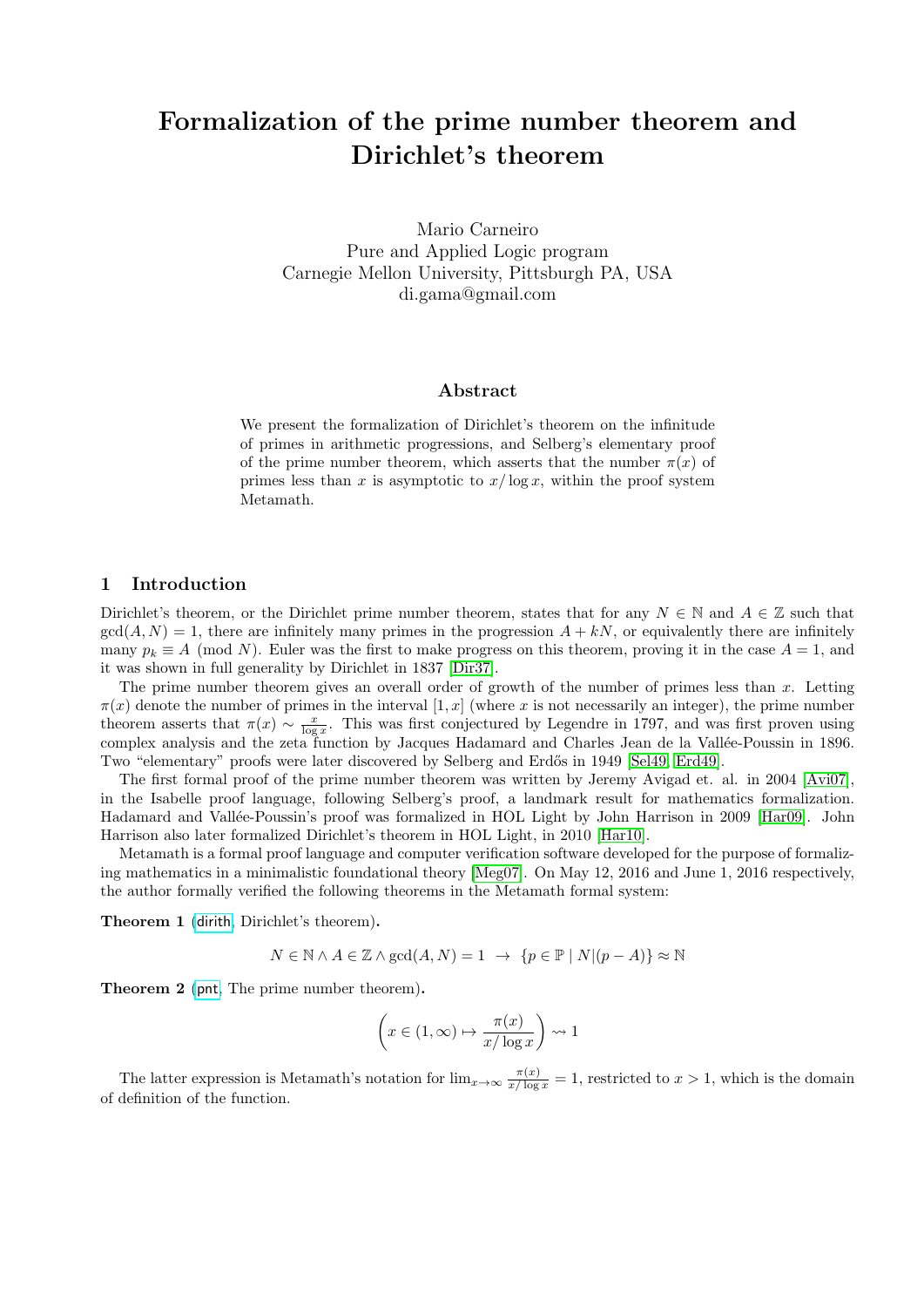These two theorems are interesting formalization targets as they both have simple statements and "deep" proofs, and they are also both members of the "Formalizing 100 theorems" list maintained by Freek Wiedijk [\[Wie16\]](#page-3-6), which tracks formalizations of 100 of the most famous theorems in mathematics.

Both proofs were written concurrently, over the course of about seven weeks between April 7 and June 1, 2016. This was done mostly because both theorems are in the same general subject (elementary number theory) and required similar techniques (mostly asymptotic approximation of finite sums of reals). The primary informal text used for the proof was Shapiro [\[Sha83\]](#page-3-7), which devotes a section to Dirichlet's theorem and the whole final chapter to Selberg and Erdős's proof of the prime number theorem.

# 2 Background

The present work is only a broad overview of the problem and proof method. Interested readers are invited to consult the main theorems [pnt](http://us.metamath.org/mpegif/pnt.html) and [dirith](http://us.metamath.org/mpegif/dirith.html) at [\[Met16\]](#page-3-8), where the exact proof is discussed in detail.

The main arithmetic functions used in the formalization are:

$$
\pi(x) = |\{p \in \mathbb{P} \mid p \le x\}| = \sum_{p \le x} 1 \qquad \theta(x) = \sum_{p \le x} \log p
$$

$$
\Lambda(n) = \begin{cases} \log p & \exists p \in \mathbb{P}, k > 0 : n = p^k \\ 0 & o.w. \end{cases} \qquad \psi(x) = \sum_{n \le x} \Lambda(n)
$$

Additionally, the Möbius function  $\mu(n)$  is a very useful tool in sum manipulations. It is the unique multiplicative function such that  $\mu(1) = 1$  and  $\sum_{d|n} \mu(d) = 0$  for  $n > 1$ . This yields the Möbius inversion formula: if  $f(n) = \sum_{d|n} g(d)$ , then  $g(n) = \sum_{d|n} \mu(d) f(d)$ . Since  $|\mu(n)| \leq 1$ , this is a very powerful technique for estimating sums "by inversion".

The proof of Hadamard and Vallée-Poussin relies on some deep theorems in complex analysis, such as Cauchy's theorem, which were not available at the time of this formalization, so instead we targeted the "elementary" proof discovered half a century later semi-independently by Erdős and Selberg. The key step in both proofs is the Selberg symmetry formula:

Theorem 3 ([selberg](http://us.metamath.org/mpegif/selberg.html), Selberg symmetry formula).

$$
\sum_{n \le x} \Lambda(n) \log n + \sum_{uv \le x} \Lambda(u) \Lambda(v) = 2x \log x + O(x).
$$

In Selberg's proof, we leverage this theorem to produce a bound on the residual  $R(x) = \psi(x) - x$ :

<span id="page-1-0"></span>Theorem 4 ([pntrlog2bnd](http://us.metamath.org/mpegif/pntrlog2bnd.html)).

$$
|R(x)| \log^2 x \le 2 \sum_{n \le x} |R(x/n)| \log n + O(x \log x).
$$

The goal is to show  $\pi(x) \sim \frac{x}{\log x}$ , but it is easily shown that  $\psi(x) \sim \theta(x) \sim \pi(x) \log x$ , so it is equivalent to show that  $\psi(x) \sim x$ , or  $R(x)/x \to 0$ , to establish the PNT. Given an eventual bound  $|R(x)| \leq ax$  and the estimation  $\sum_{n\leq x}\frac{\log n}{n}=\frac{1}{2}\log^2 x+O(\frac{\log x}{x})$ , an application of [Theorem 4](#page-1-0) reproduces the original estimate  $|R(x)| \leq ax + o(x)$ , but using improved bounds on  $R(x)$  on small intervals we can improve the estimate to  $|R(x)| \leq (a - ca^3)x + o(x)$  for a fixed constant c, which produces a sequence of eventual bounds approaching zero, which proves  $R(x)/x \to 0$  as desired.

In Dirichlet's theorem, the focal point is instead the Dirichlet characters  $\text{mod } N$ , which are group homomorphisms from  $(\mathbb{Z}/N\mathbb{Z})^*$  to  $\mathbb{C}^*$ , extended to  $\mathbb{Z}/N\mathbb{Z}$  with value 0 at non-units, but the general theme of estimation of sums involving  $\mu$ ,  $\Lambda$ , log and the characters  $\chi(n)$  is the same.

#### 3 Formalization

In keeping with Metamath's tradition of minimal complexity, we used a minimum of definition. Asymptotic estimations are reduced to the class  $O(1)$  of eventually bounded functions, partial functions  $\mathbb{R} \to \mathbb{C}$  such that for some c, A,  $x \ge c$  implies  $|f(x)| \le A$ . An equation such as  $f \in O(g)$  is rewritten as  $f/g \in O(1)$  (which is correct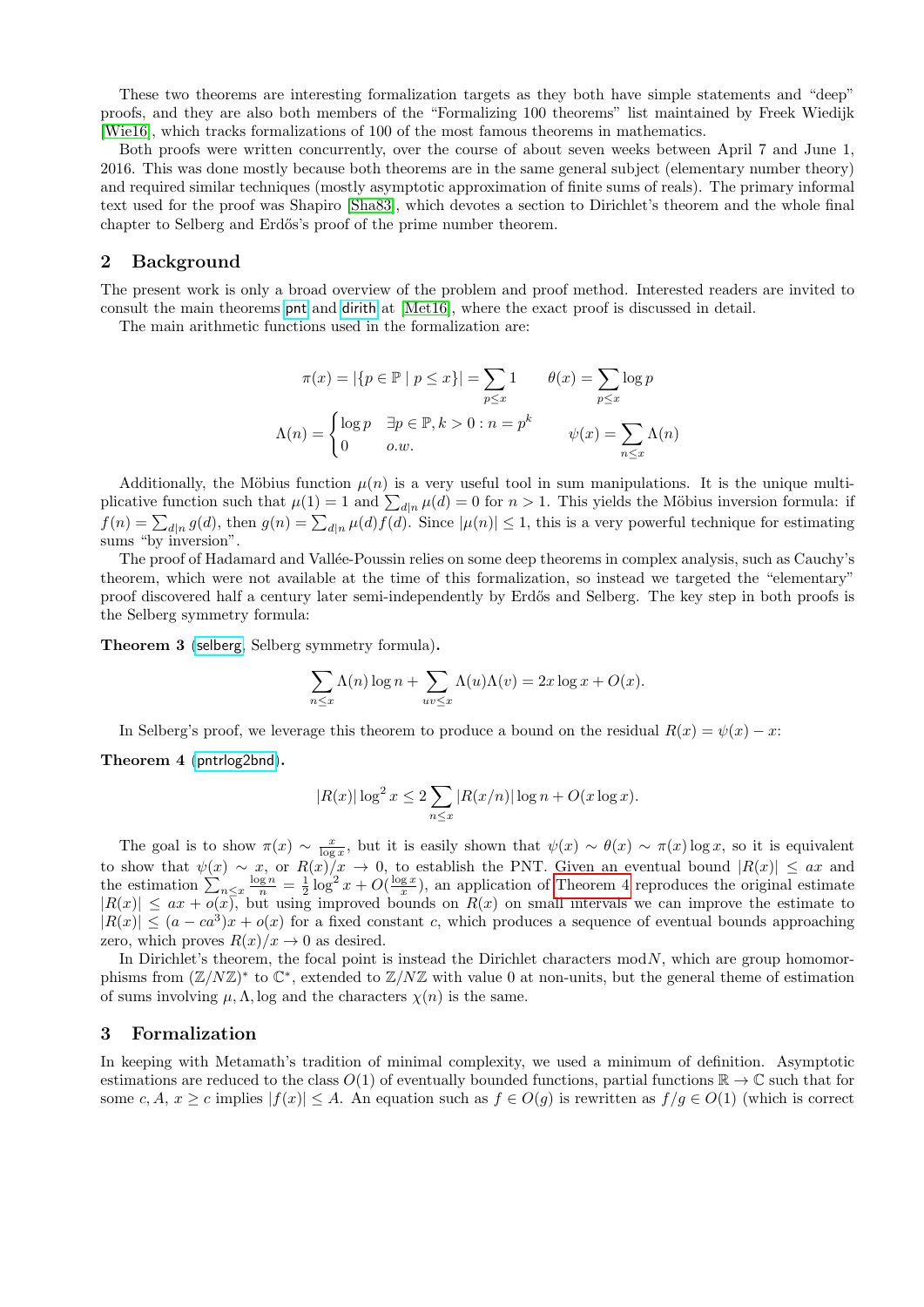as long as g is eventually nonzero, which is always true in cases of interest), and similarly  $f \in o(q)$  is rewritten as  $f/q \rightsquigarrow 0$ .

A few finite summation theorems take us a long way; two number-theory specific summation theorems are the following divisor sum commutations:

$$
\sum_{k|n} \sum_{d|k} A(k, d) = \sum_{d|n} \sum_{m|n/d} A(dm, d)
$$

$$
\sum_{n \le x} \sum_{d|n} A(n, d) = \sum_{d \le x} \sum_{m \le n/d} A(dm, d)
$$

A small amount of calculus was used in the proof, mostly through the following sum estimation theorem, which for example evaluates  $\sum_{n\leq x} \frac{\log n}{n} = \frac{1}{2} \log^2 x + O(\frac{\log x}{x})$ :

**Theorem 5** ([dvfsumrlim](http://us.metamath.org/mpegif/dvfsumrlim.html)). If F is a differentiable function with  $F' = f$ , and f is a positive decreasing function that converges to zero, then  $g(x) = \sum_{n \leq x} f(n) - F(x)$  converges to some L and  $|g(x) - L| \leq f(x)$ .

# 4 Comparison and Conclusion

|                         | Dirichlet<br>(author) | <b>PNT</b><br>(author) | Dirichlet<br>[Har10] | <b>PNT</b><br>[Avi07] |
|-------------------------|-----------------------|------------------------|----------------------|-----------------------|
| Total time spent        | 2 weeks               | 5 weeks                | 5 days               | 12 weeks?             |
| Lines of code           | 3595                  | 5100                   | 1183                 | 19713                 |
| Compressed bytes (gzip) | 109683                | 156226                 | 11762                | 97470                 |
| Informal text           | $10$ pp.              | 37 pp.                 | 192 lines            | 37 pp.                |
| Informal text (gzip)    | 5500?                 | 20350?                 | 2524                 | 20350?                |
| de Bruijn factor        | 19.9?                 | 7.67?                  | 4.66                 | 4.78?                 |
| Verification time       | $0.18$ s              | $0.23$ s               | 450 s                | 1800 s?               |

Table 1: Comparison of the present proof with [\[Har10,](#page-3-4) [Avi07\]](#page-3-2). "?" marks an estimated or unknown value.

The comparison of parallel proof attempts in different systems is usually confounded by the many other factors, so these statistics should not be given undue credence. According to [\[Avi07\]](#page-3-2), Avigad's PNT project was a year-long project by four people, with the majority of the work happening during one summer, while this was a solo project over about seven work weeks. Dirichlet's theorem is 10 pages of informal text of [\[Sha83\]](#page-3-7), and the PNT is 37 pages. Although the number of lines in the current proofs seem competitive, this is lost in the gzipped version, because the stored Metamath proof is already largely compressed, while the Isabelle and HOL scripts are plain text.

The de Bruijn factors for this work had to be estimated because the TeX source for the informal text was not available, but indications suggest that it fares poorly with comparatively large factors 19.9 and 7.67, respectively. However, when reading these statistics it is important to realize that Metamath stores proofs, not proof scripts like Isabelle and HOL. Every inference in the proof is an axiom or theorem of the system, and no proof searches are conducted by the verifier. This is reflected in the incredibly small verification time, which is normal for Metamath proofs. We do not have exact data on verification time for HOL Light, but it is believed to be on the order of minutes to hours.

These proofs are important milestones for the Metamath project. They demonstrate that even the largest of formalization projects in high level languages can also be conducted in a "full transparency"-style system like Metamath, with entirely worked-out proofs and with all automation offloaded from the verifier to the proof generation.

# References

<span id="page-2-0"></span>[Dir37] Dirichlet, P. G. L.: Beweis des Satzes, dass jede unbegrenzte arithmetische Progression, deren erstes Glied und Differenz ganze Zahlen ohne gemeinschaftlichen Factor sind, unendlich viele Primzahlen enthält. Abhand. Ak. Wiss. Berlin 48, 313–342 (1837)